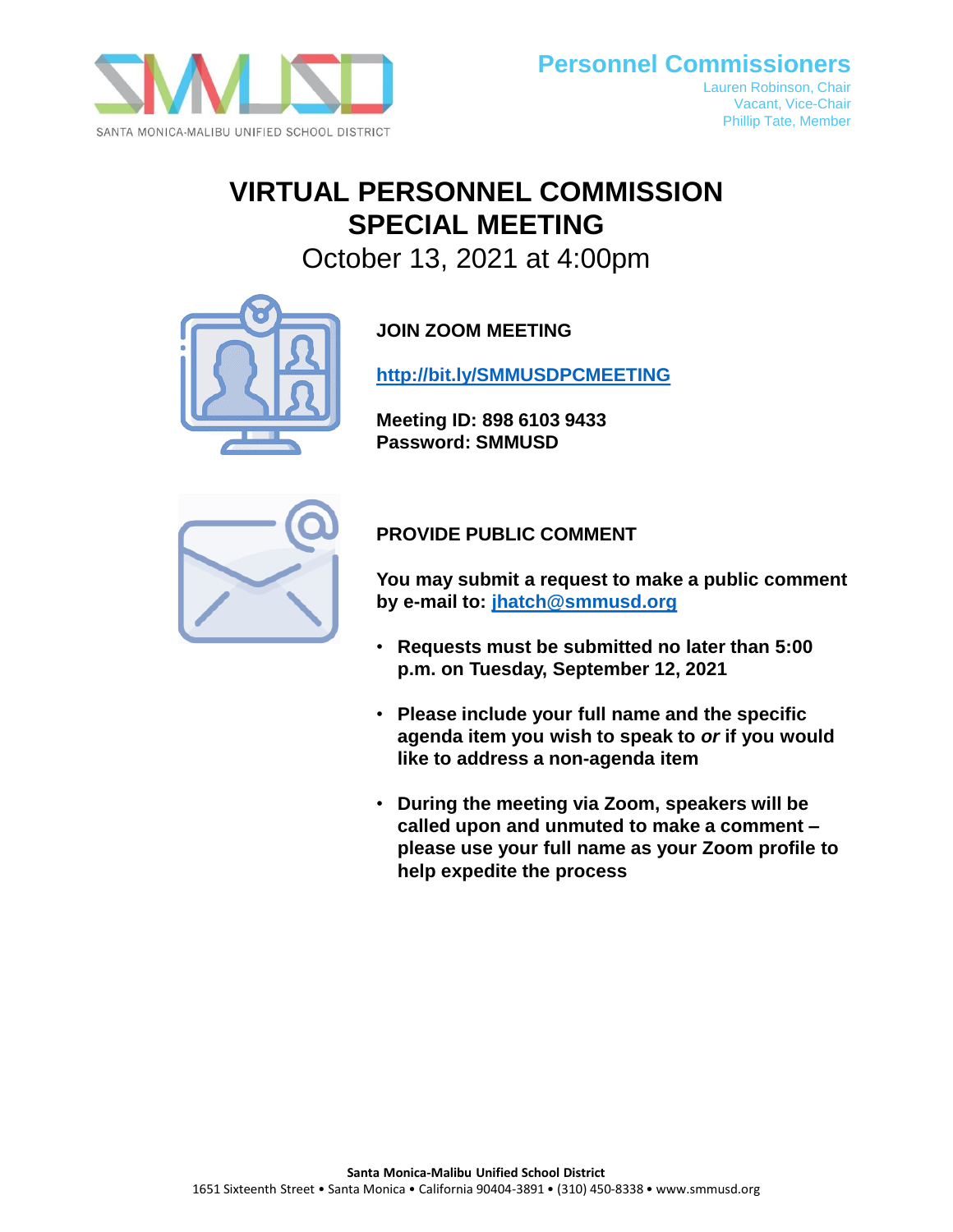

# **SPECIAL PERSONNEL COMMISSION MEETING AGENDA**

Electronically Recorded (AUDIO ONLY)

**October 13, 2021**

# **PERSONNEL COMMISSIONERS:** Mrs. Lauren Robinson and Mr. Phillip Tate

A special meeting of the Santa Monica-Malibu Unified School District Personnel Commission will be held on **Wednesday, October 13, 2021,** at **4:00 p.m.**, via Zoom.

#### **OPEN SESSION**

# **I. GENERAL FUNCTIONS:**

- G.01 Call to Order:
- G.02 Roll Call:
- G.03 Public Comments:

Public Comments is the time when members of the audience may address the Personnel Commission on items not scheduled on the meeting's agenda. All speakers are limited to five (5) minutes. When there is a large number of speakers, the Personnel Commission may reduce the allotted time to three (3) minutes per speaker. The Brown Act (Government Code) states that Personnel Commission members may not engage in discussion of issues raised during "Public Comments" except to ask clarifying questions, make a brief announcement, make a brief report on his or her own activities, or to refer the matter to staff.

#### **II. ACTION ITEMS:**

These items are presented for ACTION at this time.

A.01 Adopt Resolution No. 21-01: Proclaiming a Local Emergency, Ratifying the Proclamation of a State of Emergency by Governor Newsom Dated March 4, 2020, and Authorizing Remote Teleconference Meetings for the Period of October 1, 2021, through October 31, 2021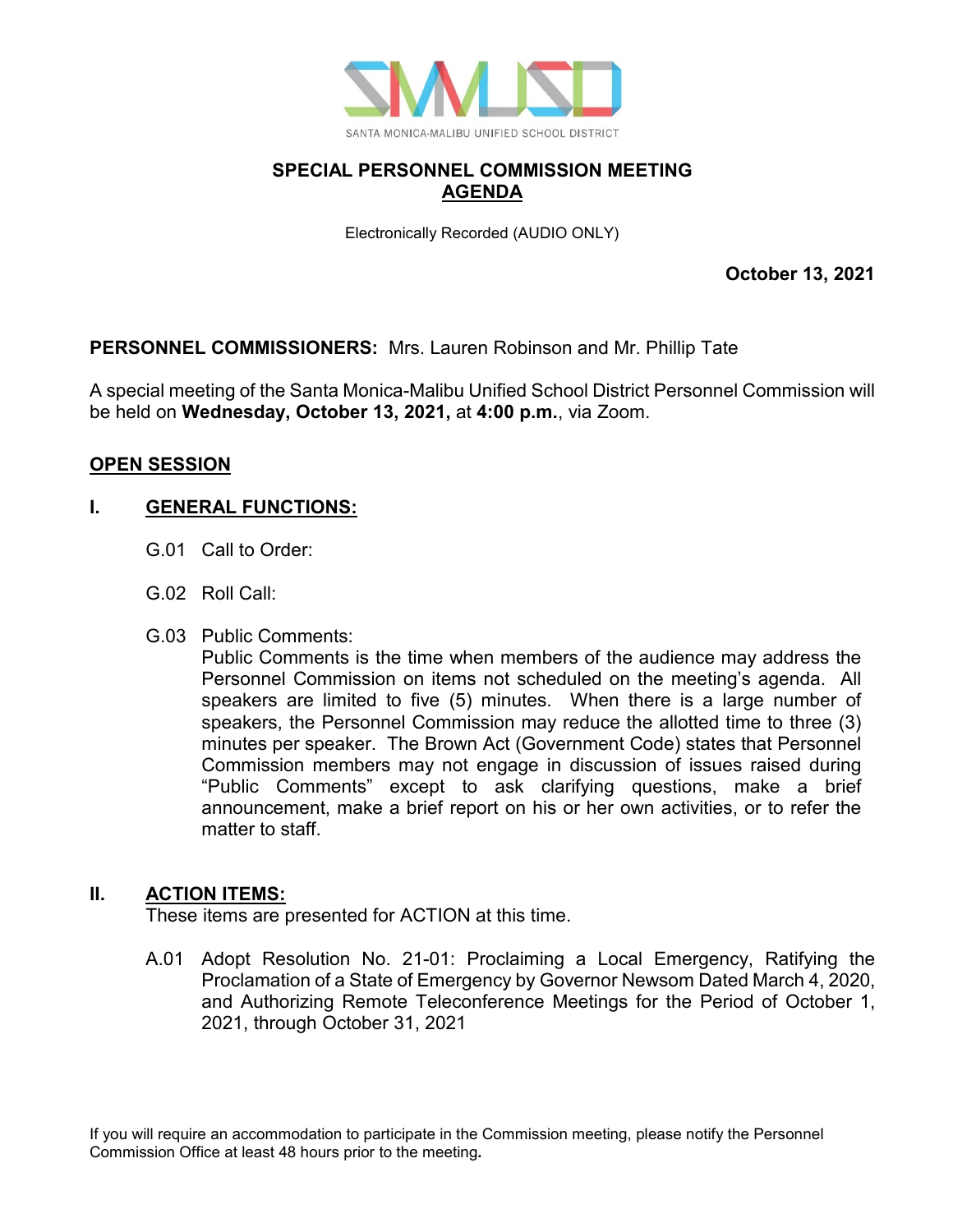# **III. NEXT REGULAR PERSONNEL COMMISSION MEETING:**

Wednesday, October 13, 2021, at 4:30 p.m. – *via Zoom*

### **IV. ADJOURNMENT:**

There being no further business to come before the Personnel Commission, it is recommended that the meeting be adjourned.

Submitted by:

Joshua Kahn Secretary to the Personnel Commission Director, Classified Personnel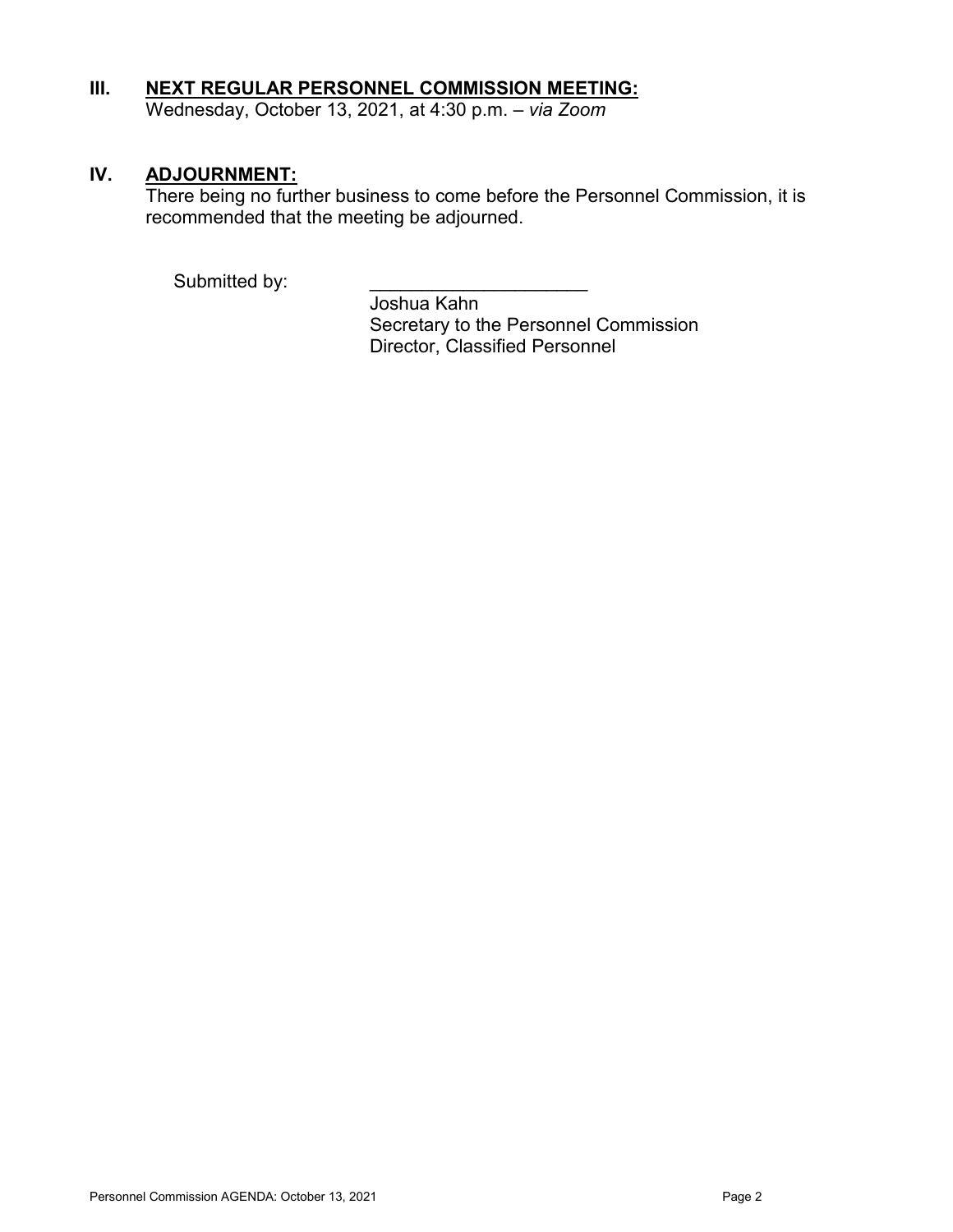

# **PERSONNEL COMMISSION Special Meeting: Wednesday, October 13, 2021**

### **AGENDA ITEM NO: II.A.01**

Adopt Resolution No. 21-01: Proclaiming a Local Emergency, Ratifying the Proclamation of a State of Emergency by Governor Newsom Dated March 4, 2020, and Authorizing Remote Teleconference Meetings for the Period of October 1, 2021, through October 31, 2021

# **BACKGROUND INFORMATION:**

On March 4, 2020, Governor Newsom proclaimed a State of Emergency based on an outbreak of respiratory illness due to COVID-19. On March 17, 2020, he issued Executive Order N-29-20 allowing local or state legislative bodies to hold meetings via teleconference and to make meetings accessible electronically without violating the open meeting laws found in the Brown Act. This order waived certain provisions of the Brown Act, including requirements that meetings be conducted in physical locations; that a majority of teleconferencing board members are physically present within the agency's jurisdictional boundaries; and that the agenda identifies the locations from which board members participate. The purpose of Executive Order N-29-20 was to control the spread of COVID-19 and to reduce and minimize the risk of infection by "limiting attendance at public assemblies, conferences, or other mass events." The Executive Order is set to expire on September 30, 2021.

On September 20, 2021, Governor Newsom signed AB 361, which added section 54953(e) to the Government Code, authorizing a local agency to use teleconferencing without complying with the teleconferencing requirements imposed by the Ralph M. Brown Act when (1) a legislative body of a local agency holds a meeting during a declared state of emergency and when state or local health officials have imposed or recommended measures to promote social distancing, (2) during a proclaimed state of emergency held for the purpose of determining, by majority vote, whether meeting in person would present imminent risks to the health or safety of attendees, or (3) during a proclaimed state of emergency when the legislative body has determined that meeting in person would present imminent risks to the health or safety of attendees, as provided. The law is effective immediately as urgency legislation, and remains in effect until January 1, 2024.

AB 361 also requires that the legislative body shall, not later than 30 days after teleconferencing for the first time pursuant to one of the above options, and every 30 days thereafter, make the following findings by majority vote: that the legislative body has reconsidered the circumstances of the state of emergency and that the state of emergency continues to directly impact the ability of the members to meet safely in person and/or state or local officials continue to impose or recommend measures to promote social distancing. As such, the SMMUSD Board of Education will be adopting this resolution near the middle or end of each month for the upcoming month's board meetings, until the state of emergency is over and the board no longer determines that meeting in person would present imminent risks to the health or safety of meeting attendees.